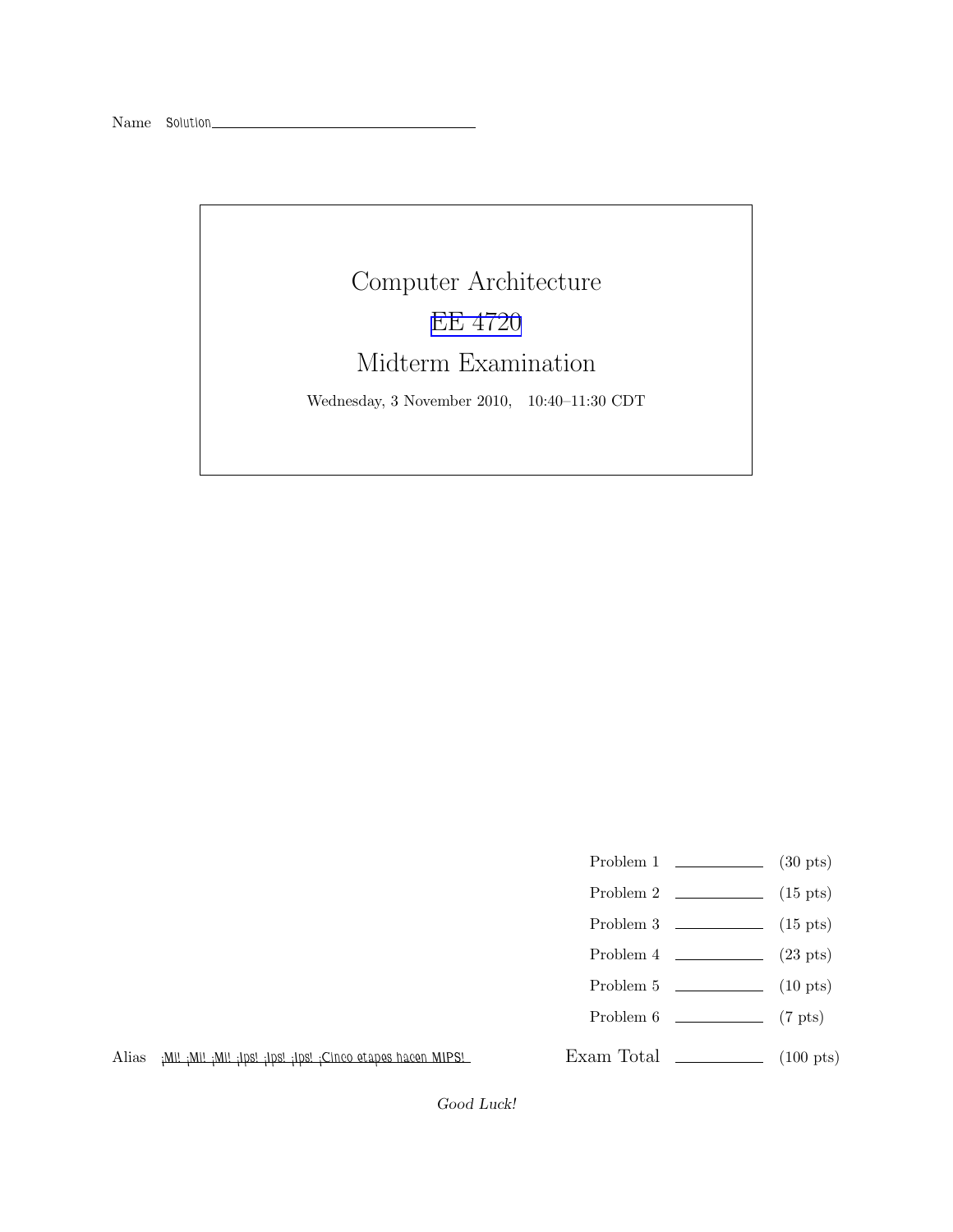

Problem 1: Show the execution of the following code fragments on the illustrated MIPS implementations.

(*a*) [20 pts] The code below executes for many iterations. Show a pipeline execution diagram for the execution of the code on the implementation above for enough iterations to determine the CPI, and determine the CPI.

 $\triangledown$  Pipeline diagram of execution. Don't forget to check for dependencies!

```
# SOLUTION
```

```
LOOP: # Cycle 0 1 2 3 4 5 6 7 8 9 10 11 12 13 14 15 16 17 18 19 20
lw r1, 0(r2) IF ID EX ME WB First Iteration
lw r3, 0(r1) IF ID \rightarrow EX ME WB
bne r3, r4 IF -> ID ----> EX ME WB
lw r2, 8(r1) IF ----> ID EX ME WB
LOOP: # Cycle 0 1 2 3 4 5 6 7 8 9 10 11 12 13 14 15 16 17 18 19 20
lw r1, 0(r2) IF ID -> EX ME WB Second Iteration
lw r3, 0(r1) IF \rightarrow ID \rightarrow EX ME WB
bne r3, r4 IF -> ID ----> EX ME WB
\text{lw } r2, 8(r1) IF ---> ID EX ME WB
LOOP: # Cycle 0 1 2 3 4 5 6 7 8 9 10 11 12 13 14 15 16 17 18 19 20
lw r1, 0(r2) Third Iteration IF ID -> EX ME WB
```
 $\triangledown$  CPI for a large number of iterations.

*The first iteration starts in cycle 0, the second in cycle 7, the third in cycle 15. The state of the pipeline at the beginning of the second and third iterations is identical:* lw r1 *in* IF*,* lw r2 *in* ID*, and* bne *in* EX*. Therefore the third iteration will execute identically*  $t$ o the second and the time for the second iteration,  $15-7=8$  cycles, will be the same as the third, etc. The  $\Big|$  CPI is  $\frac{8}{4}=2$   $\Big|$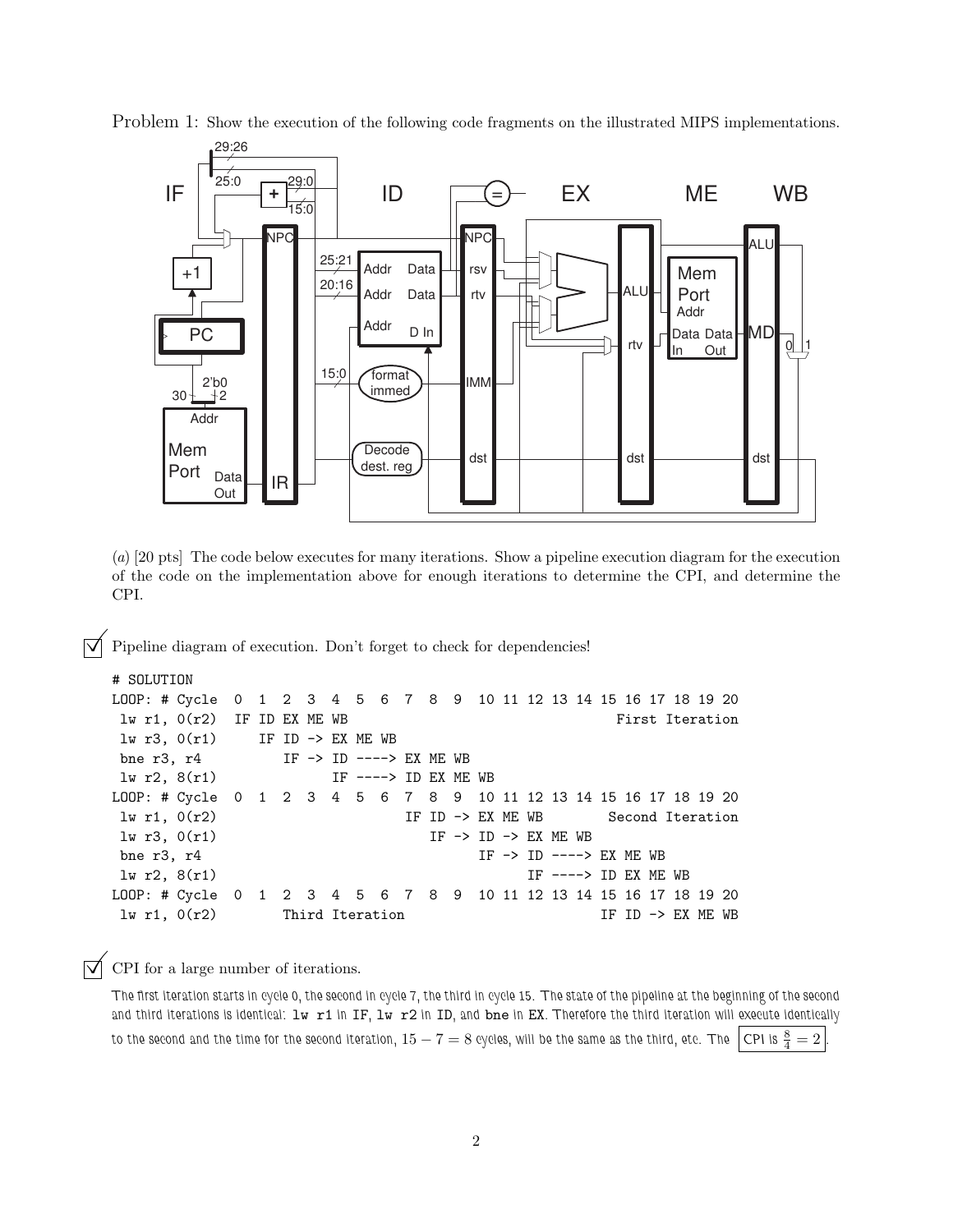

Problem 1, continued:

(*b*) [10 pts] Show the execution of the code below on the implementation above.

 $\triangledown$  Pipeline diagram of execution.

# SOLUTION # Cycle 0 1 2 3 4 5 6 7 8 9 10 11 12 13 14 15 16 17 18 mul.s f1, f2, f3 IF ID M1 M2 M3 M4 M5 M6 WF add.s f4, f5, f6 IF ID A1 A2 A3 A4 WF add.s f7, f8, f9 IF ID -> A1 A2 A3 A4 WF lwc1 f10,  $0(r1)$  IF -> ID ----> EX ME WF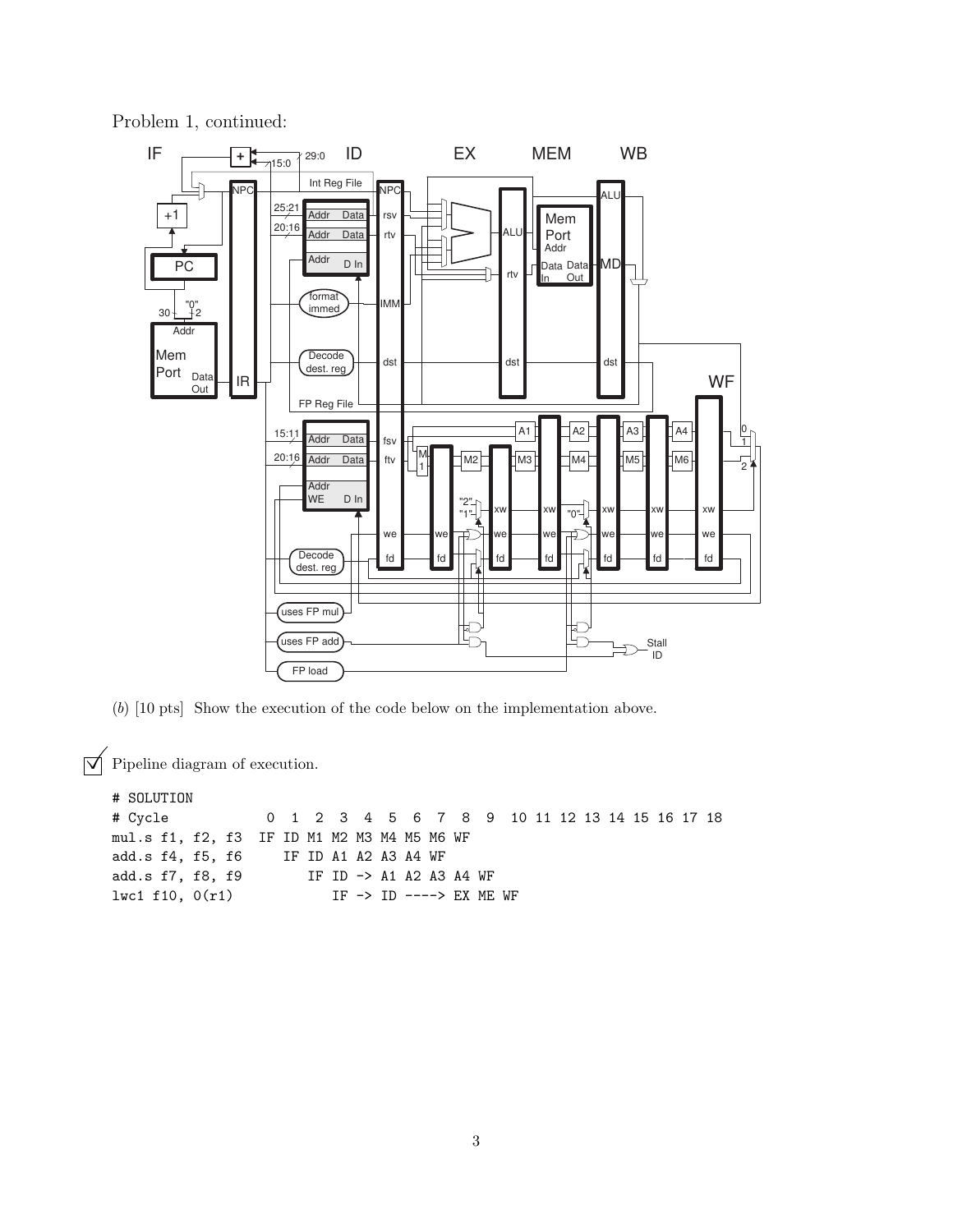Problem 2: The MIPS implementation below includes the shift unit (taken from the Homework 3 solution). Notice that it is not possible to bypass a shift result to the EX stage. For that reason the add in the code below stalls:



(*a*) [10 pts] Design control logic to generate a signal named STALL which will be logic 1 when a stall is needed due to a shift result that cannot be bypassed, as in the example above. (Generate the signal, but don't do anything with it.)

## $\triangledown$  Logic to generate stall signal.

*Solution appears above in blue, on the bottom of the diagram. (Ignore for now the changes appearing in red at the top of the diagram.) Consider the state of the pipeline in cycle 2 in the example above, this is the cycle that the pipeline stalls. The two comparison* units,  $\vert \equiv \vert$ , compare the destination of the instruction in EX,  $r1$  in the example, with the sources of the instruction in ID,  $r1$  and r5 *in the example. The* rs *register is always compared (which isn't 100% right), but the* rt *register comparison is set to false if* the instruction in ID does not use the rt register as a source. The stall signal should only be generated if the instruction in EX is a *shift, that is the purpose of the last AND gate.*

(*b*) [5 pts] The stall above can be avoided by disconnecting the ME-to-EX bypass from the EX/ME.ALU latch and instead connecting it to the output of the ME-stage mux. What was the reason for not doing something like that in Homework 3.

 $\triangledown$  Problem with ME-to-EX bypass for shift results.

*The connection appears on the top of the diagram, in red. Note that the parallel red lines indicate that the wire is broken. In Homework 3 the shifter was to be added to two different systems, one in which the ALU was not on the critical path, and one in which*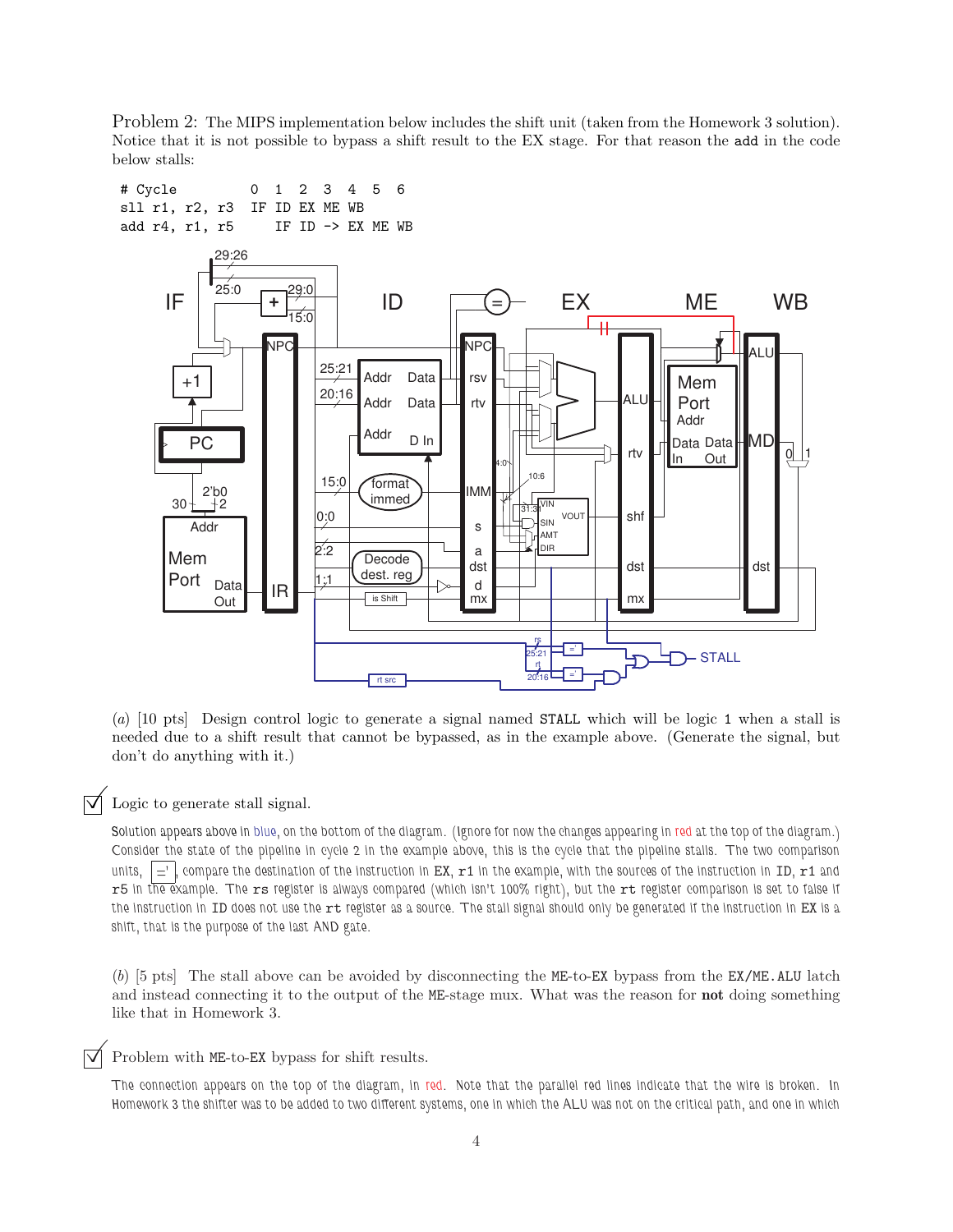it was. If the ALU is on the critical path then adding logic between the pipeline latch outputs and the input to the EX/ME.ALU latch will, by definition of a critical path, slow things down. The change shown in red adds the ME-stage mux to the ALU critical *path, which was the reason for not doing it.*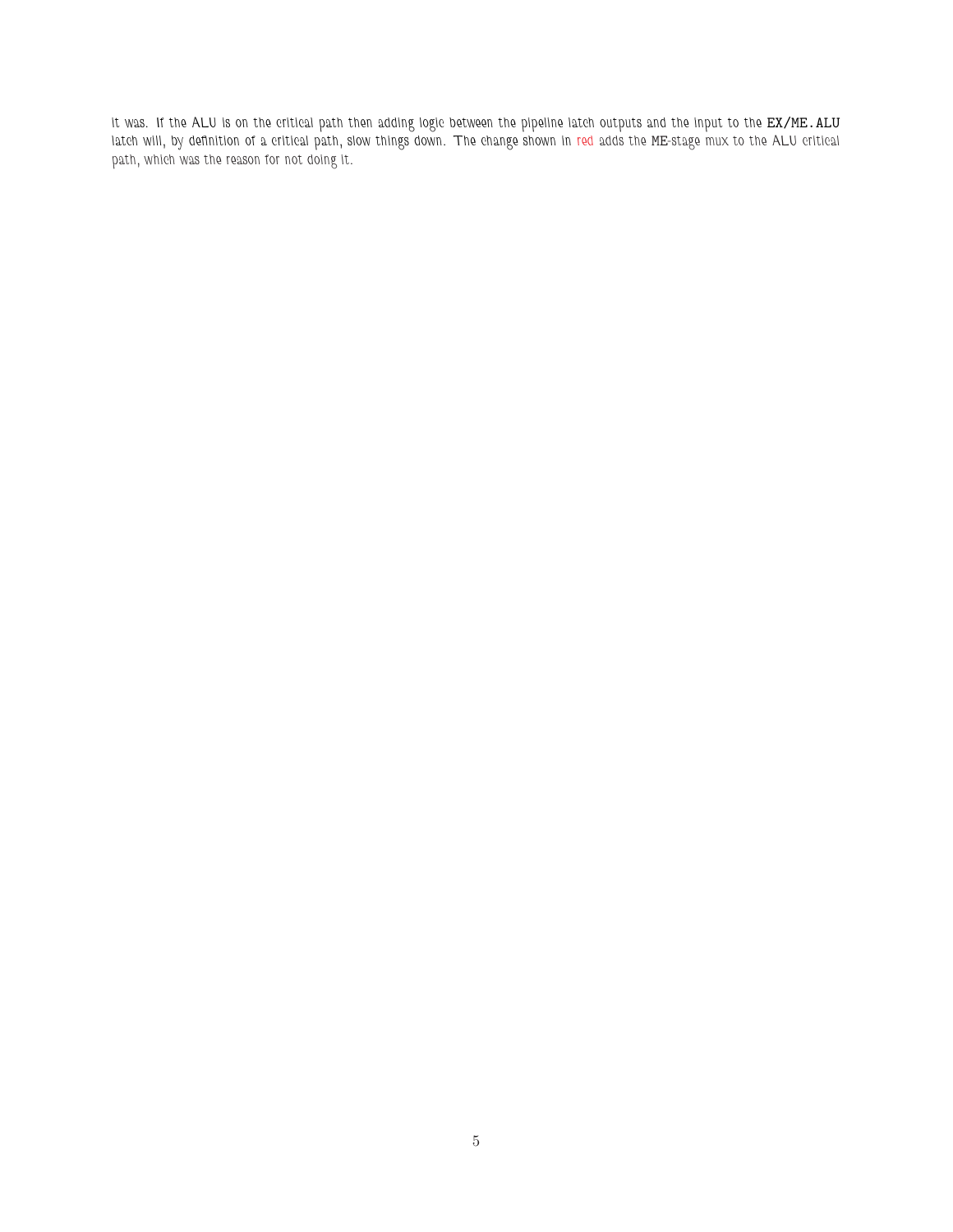Problem 3: Answer the following questions about interrupts.

(*a*) [7 pts] An important part of an ISA's interrupt mechanism is a separate privileged mode (also called system or supervisor mode) and user mode.

Why is it necessary to have these two modes?

*Acceptable answer on test: So that an OS (which runs in privileged mode) can control access to resources such as disk I/O that are requested by user code (in user mode).*

*Longer description: These modes enable one to set up one group of software that manages certain resources and another group of software that can only get access to the resources by requesting them from the first group. A common example of the first group is the operating system kernel and the second group might be a computer science homework assignment, or your word processing program, etc.*

*Examples of resources at a higher level are disk (or filesystem) access, memory, and CPU time.*

Explain the difference between privileged and user mode in how the CPU operates.

*Under privileged mode any valid memory address can be accessed. Under user mode only certain memory address can be accessed, an attempt to access other addresses would cause an exception. Under privileged any instruction can be executed, such as instructions to manage the memory system. Under user mode such instructions cannot be executed.*

(*b*) [8 pts] In class our 5-stage implementations resolved exceptions only in ME, and by doing so all integerpipeline exceptions were precise. *Note: In the original exam the phrase "and by doing so*. . .*" was not present.* Suppose instead we resolved exceptions in WB. Show a code fragment in which an exception could not be precise on such a system.

Simple code fragment.

# SOLUTION # Cycle 0 1 2 3 4 5 lw r3, 0(r4) IF ID EX ME WB sw r1, 0(r2) IF ID EX MEx Too late to stop store.

*In the code fragment above, the* lw *raises an exception in* ME *but because it is not resolved until* WB*, the store initiated by the next instruction cannot be stopped.*

What can't the handler do, and why can't it do it?

*The handler cannot see the state of the program as it would be before the* lw *because the* sw has written memory.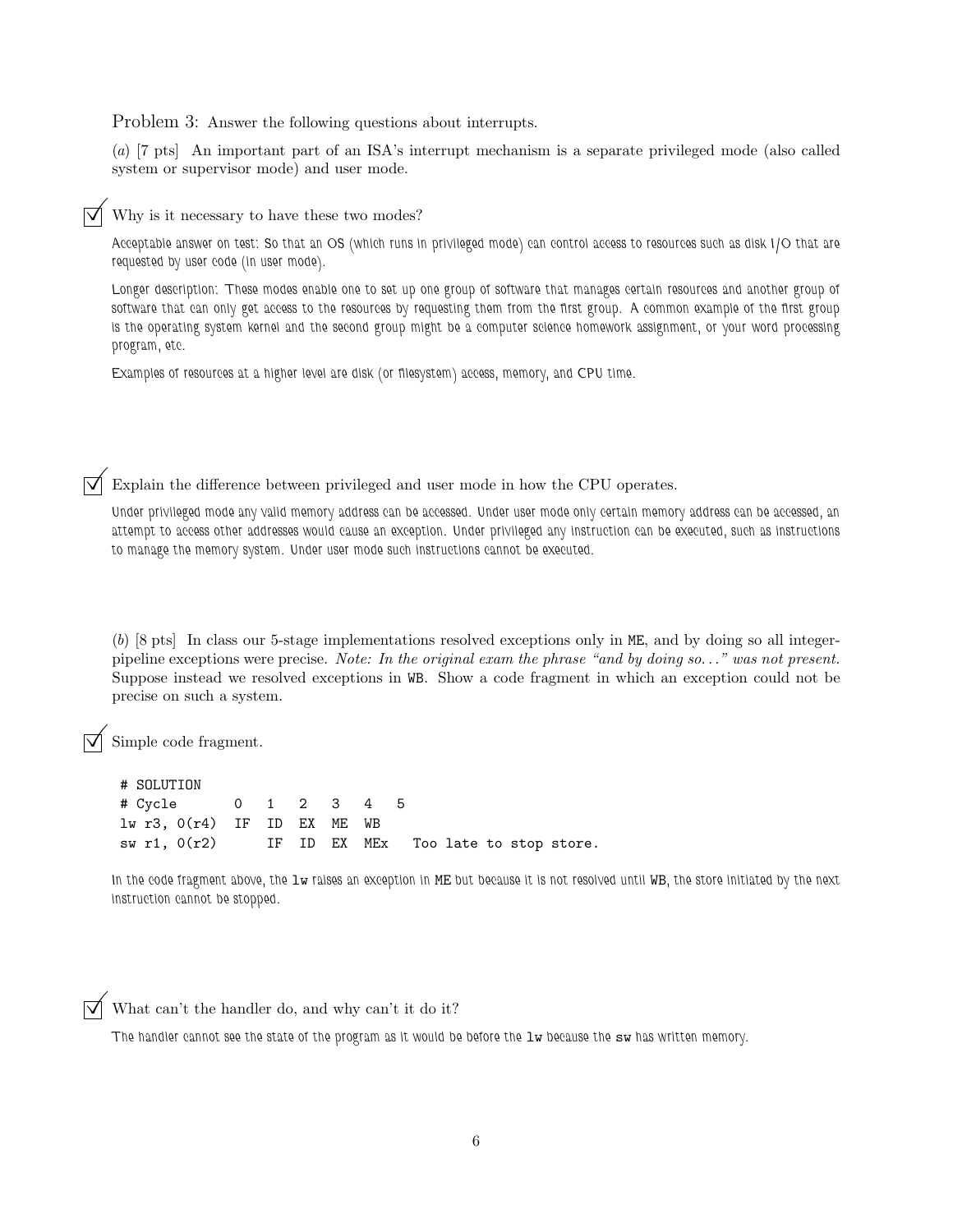Problem 4: Answer each question below.

(*a*) [8 pts] Consider the distinction between an ISA and its implementation.

What was to be achieved by separating computer design into separate ISA design and implementation design?

*Software compatibility between the first implementation and implementations done years later. This avoids the effort needed to port code to a newer design, and the risk of having customers switch vendors.*

*When designing the ISA separately features are chosen not just based on what can be done with the current implementation, but what would be easy or hard on future implementations.*

*Grading Note: Surprisingly few answers explicitly mentioned software compatibility.*

Provide a reason not to have separate ISA and implementation design, consider the point of view of a conservative computer engineer from the 1960s.

*When designing an ISA for longevity one might make decisions that hobble the first implementation. An engineer accustomed to designing implementations for a particular purpose (perhaps considering a few benchmark programs) would consider the need to provide for a large address space or have "unnecessary" instructions wasteful of time and vacuum tubes (or those newfangled transistors).*

(*b*) [8 pts] One reason to not compile a program with optimization turned on is because you plan to debug the program. Explain why stepping through a program in a debugger can be confusing when the code has been optimized.

Debugging optimized code is confusing because . . .

. . . *when single-stepping through a program execution will not be in the same order as the high-level code specifies. In fact, certain lines of code might not be executed at all and the value of certain variables cannot be printed.*

 Name a particular type of optimization and explain how it can cause confusing results when single stepping through a program.

*Instruction Scheduling: Can cause high-level statements to be executed out of order.*

*Dead-Code Elimination: A line of dead code will not executed, and a variable that the line may write cannot be printed.*

*The following answers are wrong in the sense that they would not make debugging difficult. Points were not deducted because they are legitimate optimizations.*

*Profiling / Code Layout: First profile to determine more likely branch directions, then layout code so that the more likely direction is not taken. This won't by itself make debugging more difficult because it does not change the order in which high level statements are executed. (Location in memory is not the same as execution order.)*

*Operation Substitution: For example, replacing a multiply by a small constant by a sequence of shifts and adds. Another example is replacing multiplication, division, and modulus operations with power-of-two operands by shifts or ANDs, and then reporting the* user to the Bad Programmer Registry. This is wrong because it does not change execution order nor does it affect values of variables. *The person using the debugger can't tell whether it was a real multiply (or divide or modulus) or something else. (Unless the person prints the assembly code or is using really slow CPU.)*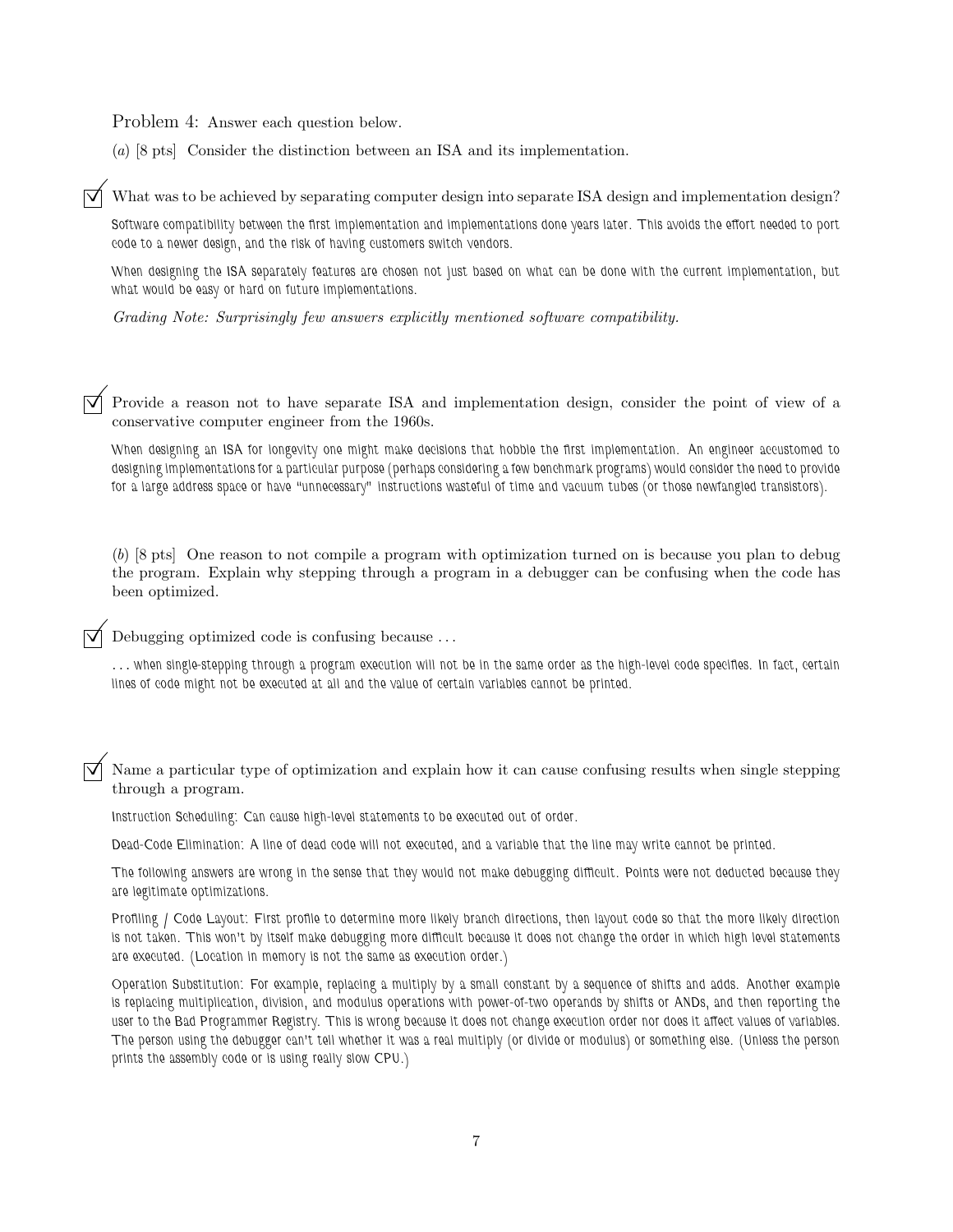(*c*) [7 pts] Do you agree or disagree with the statement below regarding the rules for building the SPECcpu benchmarks? Answer with respect to the goals for the SPECcpu benchmarks.

"Testers should not be allowed to use their own compilers because the SPECcpu benchmarks are supposed to test CPUs, not compilers. All testers of a particular ISA should use the same compiler." *Grading note: the phrase "of a particular ISA" was not in the original exam.*

## $\overrightarrow{A}$  Agree or disagree? Explain.

*Note: the key phrase is "are supposed to test CPUs, not compilers."*

*Disagree. When used properly the compiler will optimize code for a particular implementation, for example, scheduling code to avoid stalls. Certain implementation features may have been designed hand-in-hand with the compiler optimizations needed to fully exploit them. In a sense, the compiler back end is part of the implementation. So to not test the compiler is to not fully test the implementation.*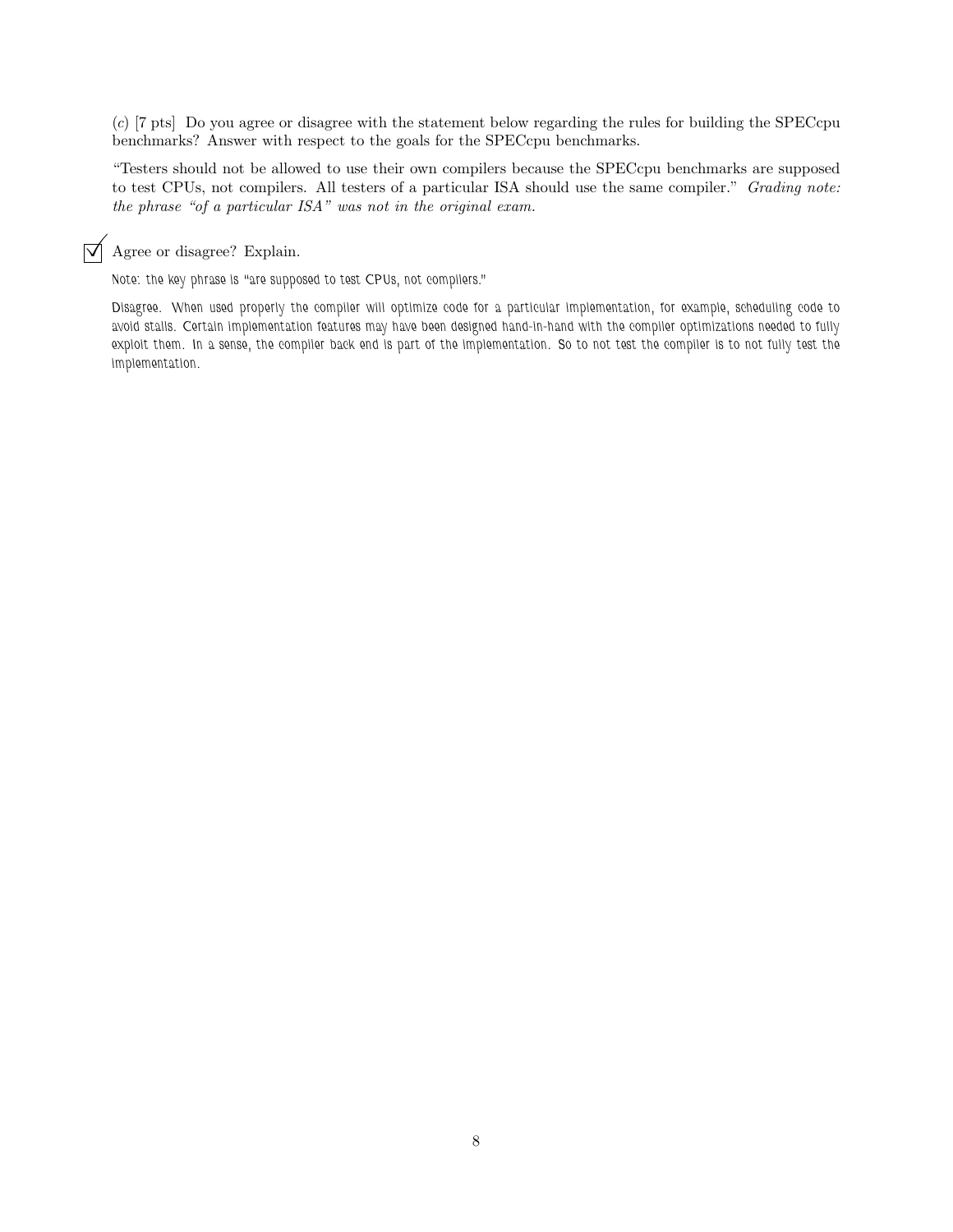Problem 5: [10 pts] CISC programs generally are smaller than RISC programs.

(*a*) Show how the instruction below is encoded in MIPS and in VAX. For MIPS the name and bit position of each field should be known, and the value of all but one field should be known. For VAX one should know the fields and their sizes, but not every field value needs to be known. *Hint: VAX has 16 general-purpose registers. The size of the two instructions should be the same.*

add r1, r2, r3

Encoding in MIPS.

SOLUTION:

| ! opcode ! rs    |               | $!$ rt | l rd                                        | l sa             | ! function !                                                    |
|------------------|---------------|--------|---------------------------------------------|------------------|-----------------------------------------------------------------|
| $\overline{1}$ 0 | $\frac{1}{2}$ |        | $\begin{array}{ccc} & 1 & 3 \\ \end{array}$ | $\overline{1}$ 0 | 10x20                                                           |
|                  |               |        |                                             |                  |                                                                 |
|                  |               |        |                                             |                  |                                                                 |
|                  |               |        |                                             |                  | 1 0 9 8 7 6 5 4 3 2 1 0 9 8 7 6 5 4 3 2 1 0 9 8 7 6 5 4 3 2 1 0 |

Encoding in VAX.

```
SOLUTION:
Note: Encoding is for VAX instruction addl3 r1, r2, r3
```

| ! Opcode !! Source 1 !! Source 2 !! Destination! |  |  |  |  |                                  |  |
|--------------------------------------------------|--|--|--|--|----------------------------------|--|
| The company of the company                       |  |  |  |  | !!Mode!Rn !!!Mode!Rn !!Mode!Rn ! |  |
| ! 0xc1 !! 5 !2 !! 5 !3 !! 5 !1 !                 |  |  |  |  |                                  |  |
| 76543210 76543210 76543210 76543210              |  |  |  |  |                                  |  |

(*b*) Identify unused field(s) in the MIPS instruction.

Unused MIPS field.

*The* sa *(shift amount) field.*

(*c*) Since VAX instruction sizes can vary they should be able to use space more efficiently. Yet even though the MIPS instruction has unused field(s) the two instructions are the same size. Explain why the VAX instruction is larger than one might expect and explain what advantage that provides.

 $\nabla$  Why is VAX larger than one might expect?

*Because* each *operand has an 4-bit field specifying the addressing mode, whereas in MIPS the addressing mode is: part of the opcode, the same for all three operands, and for integer add instructions there are only two choices (the second source is either a register or an immediate).*

*In more detail: MIPS Opcode:*  $6 + 6 = 12$  *bits. MIPS register numbers*  $3 \times 5 = 15$  *bits. Unused* 5 *bits* (5 *more than VAX*). *VAX Opcode, including operand specifiers:*  $8 + 3 \times 4 = 20$  bits (8 more than MIPS). Register numbers:  $3 \times 4 = 12$  (3 less than MIPS).

What advantage does this larger size provide?

*A large variety of addressing modes. That can reduce the total instruction count (compared to MIPS) by eliminating loads, stores, initializing large constants, etc.*